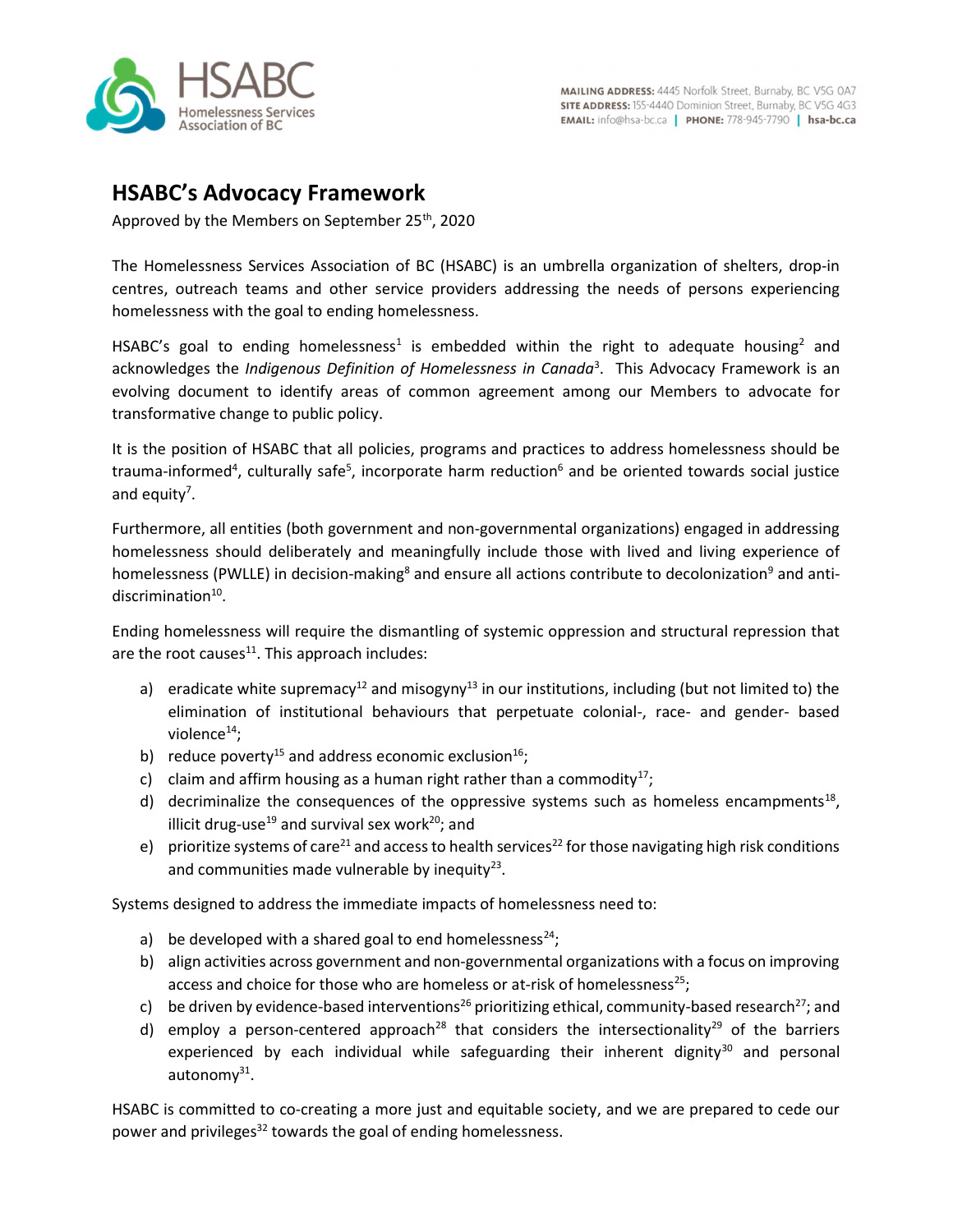```
https://www.homelesshub.ca/sites/default/files/COHhomelessdefinition.pdf.
```
"We need a meaningful and useful definition of 'ending homelessness' that recognizes the differences between a Functional Zero end to homelessness and an Absolute Zero end to homelessness. The words "ending homelessness" often bring to mind a vision of a day when no person will ever experience homelessness - the ideal Absolute Zero concept. The goal of a Functional Zero end to homelessness, is to achieve a point where there are enough services, housing and shelter beds for anyone who needs them. This ensures that anyone who experiences homelessness does so only briefly, is rehoused successfully, and therefore unlikely to return to homelessness." Canadian Observatory on Homelessness, Canadian Definition of Ending Homelessness: Measuring Functional and Absolute Zero,

https://www.homelesshub.ca/sites/default/files/attachments/Ending\_Homelessness\_Definition.pdf.

<sup>2</sup> The right to adequate housing "has been recognized as a fundamental human right because it is integral to core human rights values such as dignity, equality, inclusion, wellbeing, security of the person and public participation." Leilani Farha, Guidelines for the Implementation of the Right to Adequate Housing, United Nations General Assembly, December 26, 2019, https://www.make-the-shift.org/wp-content/uploads/2020/04/A\_HRC\_43\_43\_E-2.pdf.

Moreover, "A human rights definition [of homelessness] should focus attention on the most desperate situations while ensuring that those who are homeless identify those circumstances themselves, define their needs and are recognized as actors in effecting change to fully realize their right to adequate housing". Leilani Farha, Report of the Special Rapporteur on adequate housing as a component of the right to an adequate standard of living, and on the right to non-discrimination in this context, United Nations General Assembly, , January 18, 2017, http://www.unhousingrapp.org/user/pages/04.resources/Thematic-Report-5-Homelessness-as-a-Global-Human-

## Rights-Crisis.pdf.

Adequate housing includes security of tenure, availability of services, materials, facilities and infrastructure, affordability, habitability, accessibility, location and cultural adequacy, The Office of the United Nations High Commissioner for Human Rights, The Right to Adequate Housing, Fact Sheet No. 21/Rev.1, https://www.ohchr.org/documents/publications/fs21\_rev\_1\_housing\_en.pdf.

See also Elizabeth McIsaac and Bruce Porter, Housing Rights: Ottawa takes a historic step forward, https://reviewcanada.ca/magazine/2019/11/housing-rights/.

In Canada, see the National Housing Strategy Act, https://laws-lois.justice.gc.ca/eng/acts/N-11.2/FullText.html, which recognizes "housing is essential to the inherent dignity and well-being of the person and to building sustainable and inclusive communities" and "that the right to adequate housing is a fundamental human right affirmed in international law". For critics of the National Housing Strategy Act, see Maytree, Right to housing, https://maytree.com/right-to-housing/.

<sup>3</sup> "Unlike the common colonialist definition of homelessness, Indigenous homelessness is not defined as lacking a structure of habitation; rather, it is more fully described and understood through a composite lens of Indigenous worldviews. These include: individuals, families and communities isolated from their relationships to land, water, place, family, kin, each other, animals, cultures, languages and identities. Importantly, Indigenous people experiencing these kinds of homelessness cannot culturally, spiritually, emotionally or physically reconnect with their Indigeneity or lost relationships." Jesse Thistle, Definition of Indigenous Homelessness in Canada, https://www.homelesshub.ca/IndigenousHomelessness#:~:text=compl%C3%A8teSommaire%20ex%C3%A9cutif-

,Definition%20of%20Indigenous%20Homelessness%20in%20Canada,ability%20to%20acquire%20such%20housing.

<sup>4</sup> Trauma-informed care ensures that services are provided in ways that recognize the need for physical and emotional safety, as well as choice and control in decisions affecting one's treatment. Community Mental Health Action Plan, Trauma-informed Care – Overview, https://mentalhealthactionplan.ca/toolsresources/training/mental-health-training-framework/trauma-informed-care/.

<sup>5</sup> The Nursing Council of New Zealand provide a profession specific understanding of cultural safety that can be adapted: "The effective nursing practice of a person or family from another culture, and is determined by that

 $1$  "Homelessness describes the situation of an individual, family or community without stable, safe, permanent, appropriate housing, or the immediate prospect, means and ability of acquiring it. It is the result of systemic or societal barriers, a lack of affordable and appropriate housing, the individual/household's financial, mental, cognitive, behavioural or physical challenges, and/or racism and discrimination. Most people do not choose to be homeless, and the experience is generally negative, unpleasant, unhealthy, unsafe, stressful and distressing." Canadian Observatory on Homelessness, Canadian Definition Of Homelessness,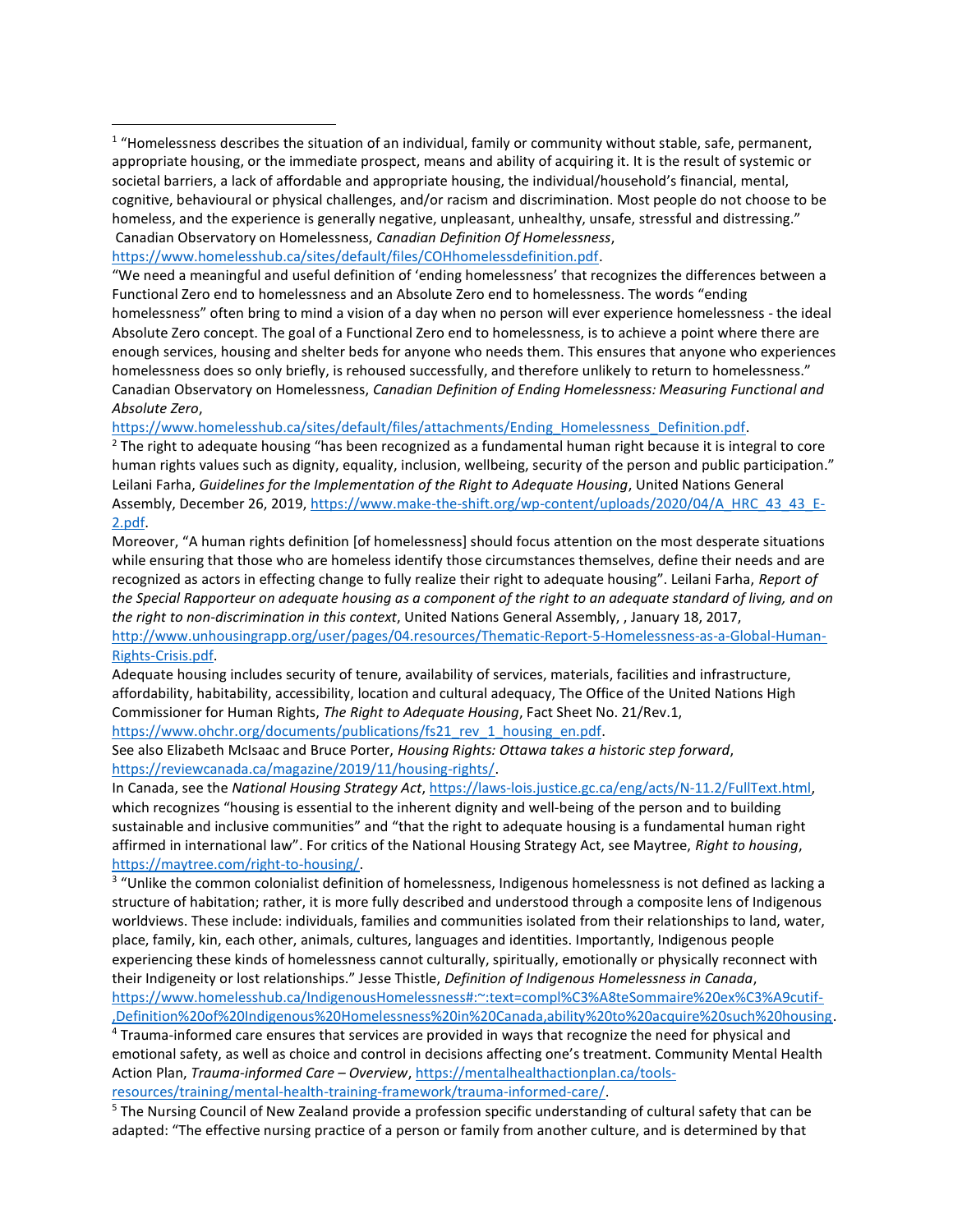person or family. Culture includes, but is not restricted to, age or generation; gender; sexual orientation; occupation and socioeconomic status; ethnic origin or migrant experience; religious or spiritual belief; and disability.

"The nurse delivering the nursing service will have undertaken a process of reflection on his or her own cultural identity and will recognise the impact that his or her personal culture has on his or her professional practice. Unsafe cultural practice comprises any action which diminishes, demeans or disempowers the cultural identity and well being of an individual." Guidelines for Cultural Safety, the Treaty of Waitangi and Maori Health in Nursing Education and Practice, http://pro.healthmentoronline.com/assets/Uploads/refract/pdf/Nursing\_Council\_culturalsafety11.pdf.

For some specific strategies to enhance cultural competency see: Esther Calzada, Enhancing Cultural Competence in Social Service Agencies: A Promising Approach to Serving Diverse Children and Families,

https://www.acf.hhs.gov/sites/default/files/opre/brief\_enhancing\_cultural\_competence\_final\_022114.pdf. <sup>6</sup> Harm reduction refers to aims to minimise negative health, social and legal impacts associated with drug use, drug policies and drug laws. Harm reduction focuses on positive change and on working with people without judgement, coercion, discrimination, or requiring that they stop using drugs as a precondition of support." Harm Reduction International, What is harm reduction?, https://www.hri.global/what-is-harm-reduction.

An important element of Harm reduction is the need for safe supply, "an approach that focuses on saving lives by prescribing pharmaceutical grade substances such as opioids and stimulants to individuals at risk of overdose". Ontario HIV Treatment Network, Possible benefits of providing safe supply of substances to people who use drugs during public health emergencies such as the COVID-19 pandemic, https://www.ohtn.on.ca/rapid-responsepossible-benefits-of-providing-safe-supply-of-substances-to-people-who-use-drugs-during-public-healthemergencies-such-as-the-covid-19-pandemic/.

 $7$  Equity will require shifting power and resource imbalances back into the hands of individuals/communities facing systemic oppression. "The homelessness services field is in the early stages of addressing racial justice and equity. People of color – especially Black and Native communities – are overrepresented within the population experiencing homelessness, in large part because of historical and systemic racism. People who identify as lesbian, gay, or bisexual are also overrepresented and face discrimination. Trans\* identified individuals also face significant and distinct discrimination across a variety of systems and service points. Data is emerging that these groups also experience disparities in the homelessness system, itself." National Alliance to End Homelessness, The Framework for an Equitable COVID-19 Homelessness Response, https://endhomelessness.org/wpcontent/uploads/2020/04/COVID-Framework-4.29.2020-1.pdf.

See also, Kristin & Bob Palmer, Applying a racial equity framework to ending homelessness in Illinois, https://www.communitybuildersstl.org/stories-and-news/applying-a-racial-equity-framework-to-ending-

homelessness-in-illinois.

<sup>8</sup> Programs are typically developed without meaningful and equitable engagement and consultation with PWLLE. The Greater Victoria Coalition to End Homelessness proposes seven key approaches for engagement with people with lived experience: inform, consult, involve, collaborate and empower; and seven key principles: appropriate, transparent, inclusive, respectful, safe, responsive and consistent. Engagement Toolkit: People with Lived Experience in BC's Capital Region, June 2017, https://victoriahomelessness.ca/wpcontent/uploads/2018/09/170630\_crd\_toolkit.pdf.

Towards the Heart provides some practical tools and resources for engaging with PWLLE and Peer/Experiential Workers: https://towardtheheart.com/peer-engagement.

<sup>9</sup> "The process of deconstructing colonial ideologies of the superiority and privilege of Western thought and approaches. Decolonization involves valuing and revitalizing Indigenous knowledge and approaches and weeding out Western biases or assumptions that have impacted Indigenous ways of being."

https://opentextbc.ca/indigenizationfrontlineworkers/chapter/decolonization-and-indigenization/.

According to Aboriginal Homelessness: A Framework for Best Practice in the Context of Structural Violence, there are seven intersecting ways to contribute towards decolonization of services: (a) cultural safety, (b) partnerships/relationships (c) aboriginal governance/coordination, (d) adequate/equitable funding, (e) aboriginal staff, (f) research/evaluation on best practices, and (g) cultural reconnection. Nelly D. Oelke, Wilfreda E. Thurston & David Turner, The International Indigenous Policy Journal, April 2016,

https://ojs.lib.uwo.ca/index.php/iipj/article/view/7490/6134.

 $10$  "Homelessness and discrimination commonly intersect, as discrimination often acts as a structural precursor to homelessness and, in turn, the experience of homelessness can lead to being discriminated against. Discrimination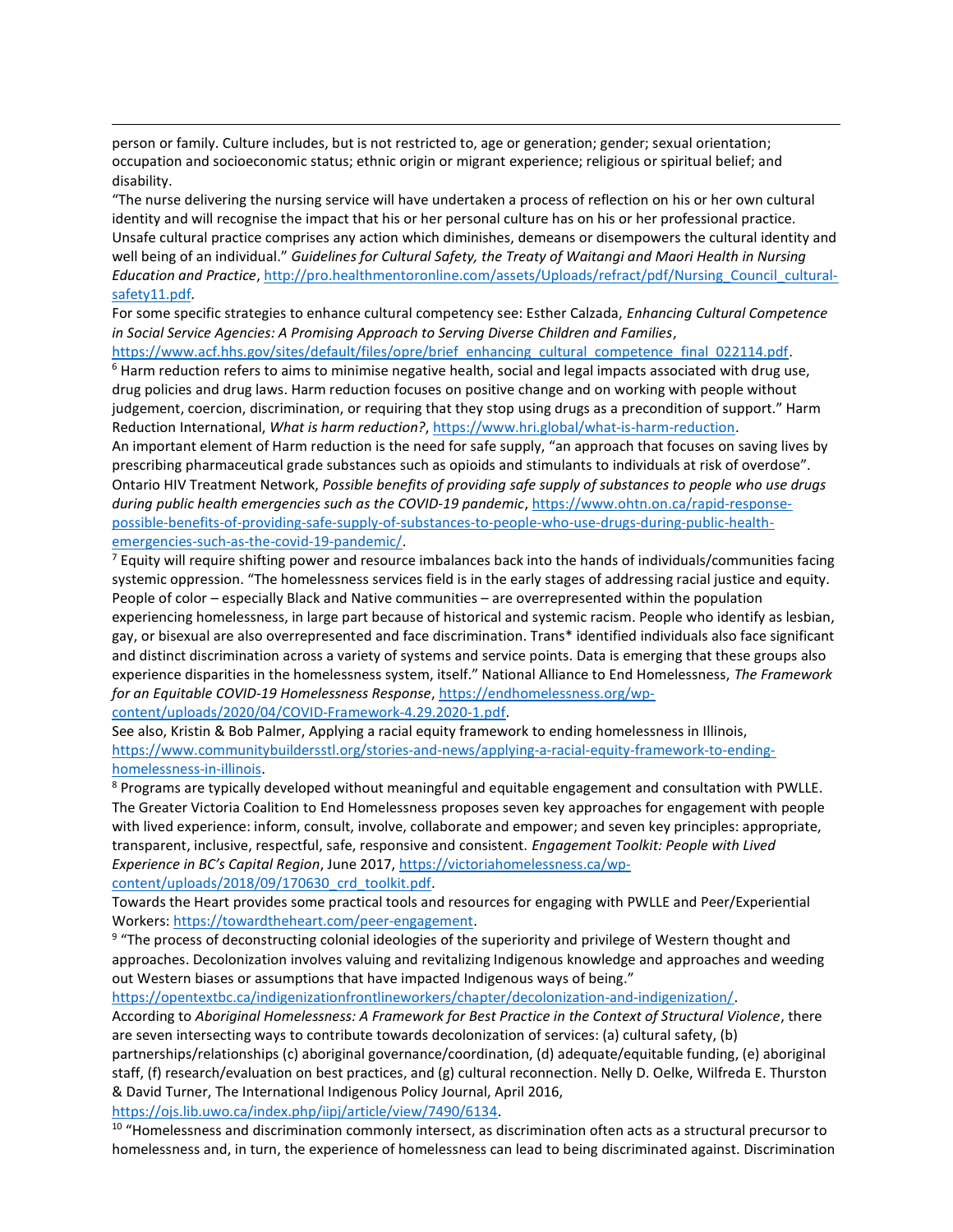occurs when an individual is treated differently than another solely on the basis of some characteristic or indeed an interplay of characteristics such as race, sexual orientation, religion, physical disability, mental illness, age, citizenship status, gender, and/or socioeconomic status." Canadian Observatory on Homelessness, Discrimination, https://www.homelesshub.ca/about-homelessness/legal-justice-issues/discrimination.

<sup>11</sup> "Structural factors are economic and societal issues that affect opportunities and social environments for individuals. Key factors can include the lack of adequate income, access to affordable housing and health supports and/or the experience of discrimination. Shifts in the economy both nationally and locally can create challenges for people to earn an adequate income, pay for food and for housing. Arguably, the most impactful factor is the lack of affordable housing nationwide however; discrimination can impede access to employment, housing, justice and helpful services. Racial and sexual minorities are at greater risk of such discrimination.

"Systems failures occur when other systems of care and support fail, requiring vulnerable people to turn to the homelessness sector, when other mainstream services could have prevented this need. Examples of systems failures include difficult transitions from child welfare, inadequate discharge planning for people leaving hospitals, corrections and mental health and addictions facilities and a lack of support for immigrants and refugees". Stephen Gaetz, Jesse Donaldson, Tim Richter & Tanya Gulliver, The State of Homelessness in Canada, 2013, https://homelesshub.ca/sites/default/files/SOHC2103.pdf.

<sup>12</sup> "Racist ideologies of white supremacy continue to reinforce the idea that white equals better, superior, more worthy, more credible, more deserving of humane treatment and more valuable and therefore more fully human." Dr. Bathseba Opini, We Must Tackle and Dismantle Systemic Racism and White Supremacy, The Federation for the Humanities and Social Sciences, June 10, 2020, http://www.ideas-idees.ca/blog/we-must-tackle-and-dismantlesystemic-racism-and-white-supremacy; citing Layla F. Saad, Me and white supremacy: How to recognize your privilege, combat racism and change the world, 2020, http://laylafsaad.com/meandwhitesupremacy. Dr. Opini continues "the education system, healthcare, child welfare, media, housing market and justice system in Canada are all implicated. We have a long past and contemporary history of systemic racism, state sanctioned violence and police brutality toward Black people in our own backyard".

<sup>13</sup> The State of Women's Housing Need & Homelessness in Canada report by Women's National Housing & Homelessness Network points to "homelessness amongst women, girls, and gender diverse peoples is a crisis in Canada –hiding in plain sight," http://womenshomelessness.ca/literature-review/. "It is well-recognized that women experiencing homelessness negotiate a number of high-risk survival strategies to obtain shelter and avoid the dangers of the streets and co-ed shelter spaces, including by staying in unsafe and exploitative relationships and exchanging sex for shelter."

<sup>14</sup> Women's Shelters Canada notes: "Despite tireless efforts from countless feminist organizations across the country, rates of violence against women and gender-based violence have not significantly changed for decades," and is calling for a National Action Plan on Violence Against Women which would include: (a) high-level commitment to a multi-pronged, coordinated, pan-Canadian approach; (b) consistency across and within jurisdictions in policies and legislation that address violence against women (VAW) and gender-based violence (GBV); (c) a shared understanding of the root causes of VAW and GBV; and (d) consistent approaches to prevention of and responses to VAW and GBV. National Action Plan on Violence Against Women, https://endvaw.ca/nationalaction-plan-violence-women/.

<sup>15</sup> Canada Without Poverty provides some critical context to the conversation about poverty in Canada:

- $\circ$  1 in 7 (or 4.9 million) people in Canada live in poverty.
- o Precarious employment has increased by nearly 50% over the past two decades.
- o Between 1980 and 2005, the average earnings among the least wealthy Canadians fell by 20%.
- o Over the past 25 years, Canada's population has increased by 30% and yet annual national investment in housing has decreased by 46%.

Moreover, they note "some members of society are particularly susceptible to the effects of poverty". Just the Facts, https://cwp-csp.ca/poverty/just-the-facts/.

<sup>16</sup> Economic exclusion is "the systematic denial of full access to legitimate means of acquiring economic resources, restricting the volume and functional quality of material, social and cultural capital and reinforcing dispossessed positions and economic divides". And that "on average there were higher rates of economic exclusion in 2010 as compared to 2000, and that dynamics of economic exclusion are discernibly more vigorous for many racial minorities, recent immigrants and women than for 'White', Canadian-born, and male individuals in Canada's labor market". Naomi Lightman & Luann Good Gingrich, Measuring economic exclusion for racialized minorities, immigrants and women in Canada: results from 2000 and 2010, Journal of Poverty, May 7, 2018,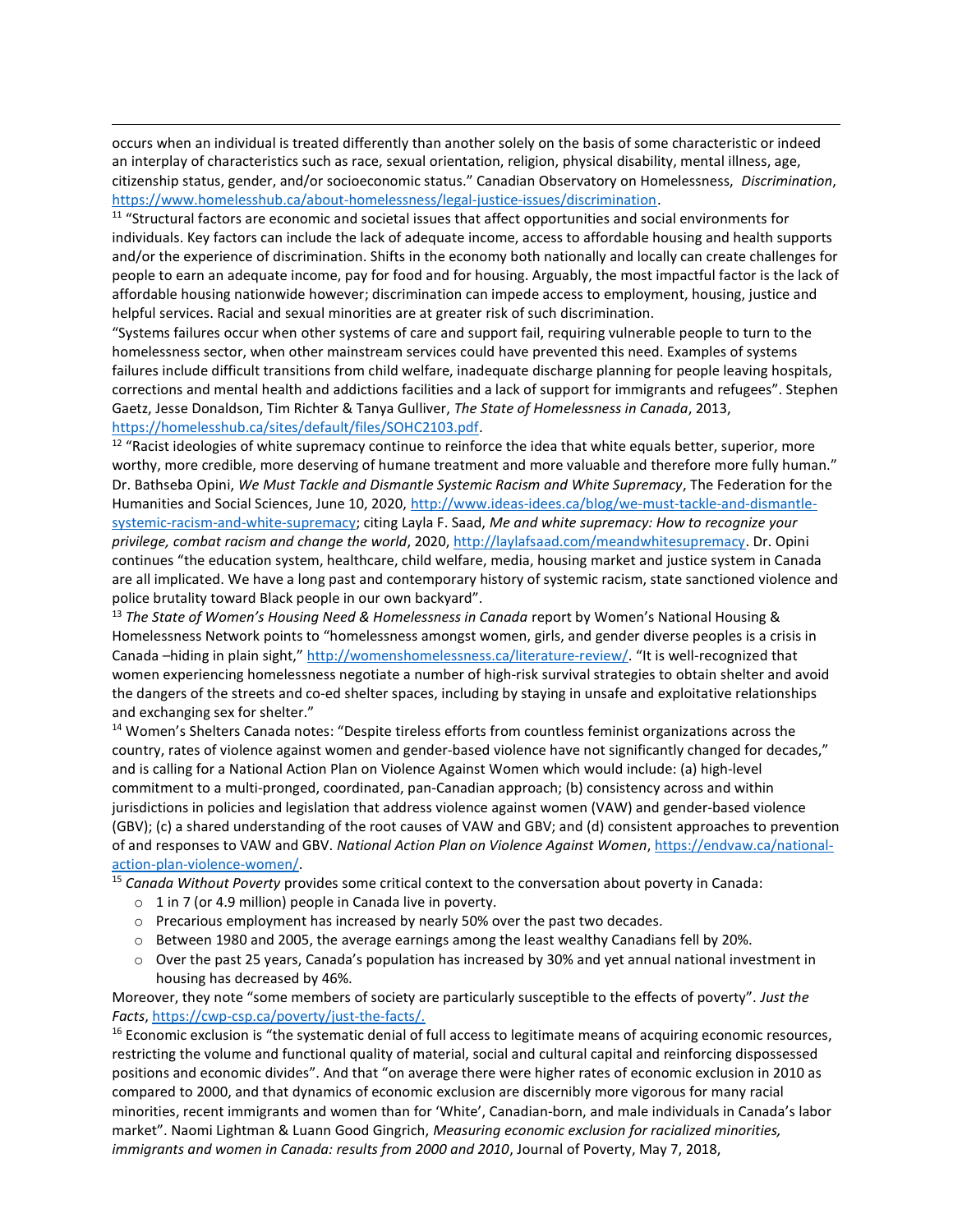https://naomilightman.files.wordpress.com/2018/05/22measuring-economic-exclusion-for-racialized-minoritiesimmigrants-and-women-in-canada-results-from-2000-and-201022.pdf.

<sup>17</sup> "Financialized housing markets respond to preferences of global investors rather than to the needs of communities. The average income of households in the community or the kinds of housing they would like to inhabit is of little concern to financial investors, who cater to the needs or desires of speculative markets and are likely to replace affordable housing that is needed with luxury housing that sits vacant because that is how best to turn a profit quickly. Financialized housing thus precipitates what has been referred to as 'residential alienation', the loss of the critical relationship to housing as a dwelling and the diverse set of social relationships that give it meaning. In financialized housing markets, those making decisions about housing — its use, its cost, where it will be built or whether it will be demolished — do so from remote board rooms with no engagement with or accountability to the communities in which their 'assets' are located." Leilani Farha, Report of the Special Rapporteur on adequate housing as a component of the right to an adequate standard of living, and on the right to non-discrimination in this context, United Nations General Assembly, January 18, 2017,

http://www.unhousingrapp.org/user/pages/04.resources/Thematic-Report-5-Homelessness-as-a-Global-Human-Rights-Crisis.pdf.

<sup>18</sup> "Homeless encampments threaten many human rights, including most directly the right to housing. People living in encampments face profound challenges with respect to their health, security, and wellbeing, and encampment conditions typically fall far below international human rights standards. Residents are frequently subject to criminalization, harassment, violence, and discriminatory treatment. Encampments are thus instances of both human rights violations of those who are forced to rely on them for their homes, as well as human rights claims, advanced in response to violations of the right to housing.

"Ultimately, encampments are a reflection of Canadian governments' failure to successfully implement the right to adequate housing." Leilani Farha & Kaitlin Schwan, A National Protocol for Homeless Encampments in Canada, April 30, 2020, https://www.make-the-shift.org/wp-content/uploads/2020/04/A-National-Protocol-for-Homeless-Encampments-in-Canada.pdf.

 $19$  Recognizing that substance use is a complex health issue with social, economic and public safety impacts, decriminalization of drug-use is fundamental to developing comprehensive and effective response to mitigate the harms of substance use, particularly those harms associated with criminal justice prosecution for simple possession. Rebecca Jesseman & Doris Payer, Decriminalization: Options and Evidence, Canadian Centre on Substance Use and Addiction, June 2018, https://www.ccsa.ca/sites/default/files/2019-04/CCSA-Decriminalization-Controlled-Substances-Policy-Brief-2018-en.pdf.

<sup>20</sup> "When adult sex work is criminalized, sex workers experience decreased control over the conditions of their work and they are subject to increased violence and discrimination. Decriminalization is a necessary step to protecting the safety and rights of sex workers by ensuring that they have full access to health, safety and human rights. All sex workers deserve to have their choices respected and be able to work safely, without fear of violence, discrimination and social stigma." Pivot, Sex Workers' Rights: Protecting the health, safety, and human rights of sex workers, https://www.pivotlegal.org/sex\_workers\_rights.

See also: Action Canada for Sexual Health & Rights, Decriminalize Sex Work,

https://www.actioncanadashr.org/campaigns/personal-still-political/decriminalize-sex-work.

 $21$  A System of Care requires reshaping and redefining the approach the system takes to working collaboratively with each other and the recipient of services. This sustainable system values: interagency collaboration; individualized, strength-based practices; cultural competence; community-based services; personal autonomy; and shared responsibility for successful results. Adapted from the North Carolina State Collaborative for Children, Youth, and Families, https://nccollaborative.org/what-is-system-of-care/.

Community-based Services and Supportshttps://www.homelesshub.ca/resource/what-system-care

<sup>22</sup> "homelessness is a life-threatening health hazard. As the data in 'Dying in the Streets' shows, the median age of death for a homeless person in the province is between 40 and 49.1 This is almost half the life expectancy for the average British Columbian, which is 82.65 years." Megaphone, Dying on the Streets: Homeless deaths in British Columbia,

https://d3n8a8pro7vhmx.cloudfront.net/megaphone/pages/7/attachments/original/1415231881/Dying\_on\_the\_S treets - Homeless Deaths in British Columbia.pdf?1415231881.

"Those experiencing homelessness often live in conditions that adversely affect their overall short and long-term health. This also contribute to an increased mortality rate. Although deaths among individuals experiencing homelessness are occasionally due to freezing, they are mainly the result of injury, and the rigors of street life.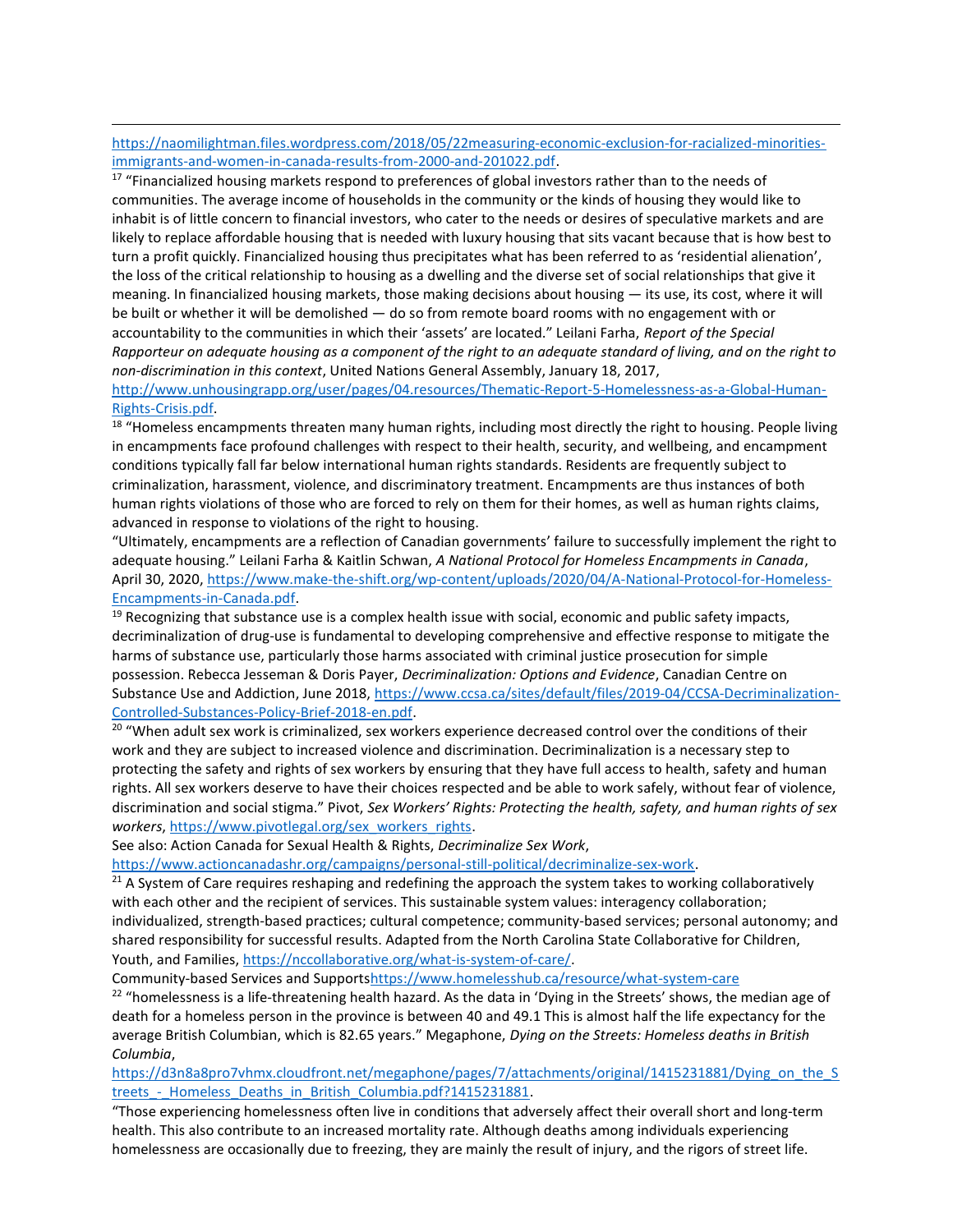Climatic conditions, psychological strain and exposure to communicable disease create and lead to a range of chronic and acute health problems, including injury from cold, tuberculosis, skin diseases, cardio-respiratory disease, nutritional deficiencies, sleep deprivation, musculoskeletal pain and dental trouble". Canadian Observatory on Homelessness, Health, https://homelesshub.ca/about-homelessness/topics/health. Research shows that persons experiencing homelessness have a disproportionate amount of acute and chronic illness when compared to the general population and encounter systemic barriers that may preclude them from seeking care and maintaining treatment adherence. Such complex health needs may act as a barrier to securing stable and sufficient shelter/housing, which can lead to a 'revolving door' of hospital admissions. Canham, S. L., Bosma, H., Mauboules, C., Custodio, K., Good, C., Lupick, D., Seetharaman, K., & Humphries, J., Supporting Partnerships between Health and Homelessness, 2019, https://hsa-bc.ca/\_Library/Resource\_Library/Supporting-Partnerships-Between-Health-and-Homelessness.pdf.

<sup>23</sup> "Many risk factors for homelessness, such as poverty and substance use, are strong independent risk factors for ill health. Many people who are homeless remain at risk for poor health even if they obtain stable housing. In addition, certain health conditions (particularly mental illness) may contribute to the onset of homelessness and then in turn be exacerbated by the homeless state. Finally, improved health and adequate housing are means of achieving the ultimate goal of improved quality of life". C. James Frankish, Stephen W Hwang & Darryl Quantz, The Relationship Between Homelessness and Health: An Overview of Research in Canada, University of Toronto, 2009, https://www.homelesshub.ca/sites/default/files/2.1%20Frankish%20et%20al%20- %20Homelessness%20and%20Health.pdf.

<sup>24</sup> The National Housing Strategy's vision is that Canadians have access to affordable housing that meets their needs. One of the six priority areas of action for the strategy is housing for those in greatest need, including people experiencing homelessness, with a goal to cut chronic homelessness in half in 10 years.

## https://www.placetocallhome.ca/.

Among the Canadian Alliance to End Homelessness' values are: "we believe ending homelessness is possible and that homelessness in Canada will become rare, brief and non-recurring." https://caeh.ca/vision-mission/. <sup>25</sup> Recognizing that vulnerable people in different circumstances face distinct risks during the COVID-19 pandemic, the Government of BC struck Vulnerable Population Working Group on March 21, 2020, with representatives provincial and local governments to identify, assess and address the immediate challenges faced in particular by five groups – people living on the street, people experiencing homelessness living in encampments, shelter residents, tenants of private SROs and tenants in social and supportive housing buildings.

https://news.gov.bc.ca/releases/2020MAH0013-000536. This alignment of government activities should be expanded to include NGOs.

<sup>26</sup> "Four indicators are critical for ensuring [policies and programs achieve collective goals]: evidence and data; safe policy; value for money; and integration and collaboration. Greater use of evidence and data by policymakers, independent funders and practitioners has the potential to dramatically improve policy outcomes. This will also ensure policies don't inadvertently cause harm. The third indicator highlights the need for government (and other agencies working in homelessness) to show how available resources are used efficiently to create results for citizens. The fourth indicator highlights the need for cross-sector collaboration and systems integration to optimise the contributions of multiple sectors by linking housing with health, justice, education and social care systems, but also with sectors like transport, business and faith". Dr. Lígia Teixeira, Dave Russell, Dr. Tim Hobbs, The SHARE framework: a smarter way to end homelessness, https://uploads-

ssl.webflow.com/59f07e67422cdf0001904c14/5af4288fdebbda9d1a495a98\_SHARE-framework\_report\_2018.pdf. <sup>27</sup> According to Research 101: A Manifesto for Ethical Research in the Downtown Eastside, there are four different ethical issues that researchers need to consider when gathering local knowledge and expertise in the Downtown Eastside (DTES). Among the recommended values is a reconsideration of ethical reviews, which includes reciprocity; trauma-informed; accessible language; ongoing consent; community review of interpretations; and understanding the wider consequences of the research. Also recommended is an expectation that the community will be include "in all aspects of the research process, and have some expectations for how 'peer' researchers can be included fairly and in ways that acknowledge the value of our unique expertise, including fair pay for our work". Louise Boilevin, Jules Chapman, Lindsay Deane, Caroline Doerksen, Greg Fresz, DJ Joe, Nicolas Leech-Crier, Samona Marsh, Jim McLeod, Scott Neufeld, Steven Pham, Laura Shaver, Patrick Smith, Martin Steward, Dean Wilson and Phoenix Winter, Research 101: A Manifesto for Ethical Research in the Downtown Eastside, March 15, 2019, https://open.library.ubc.ca/cIRcle/collections/ubccommunityandpartnerspublicati/52387/items/1.0377565.